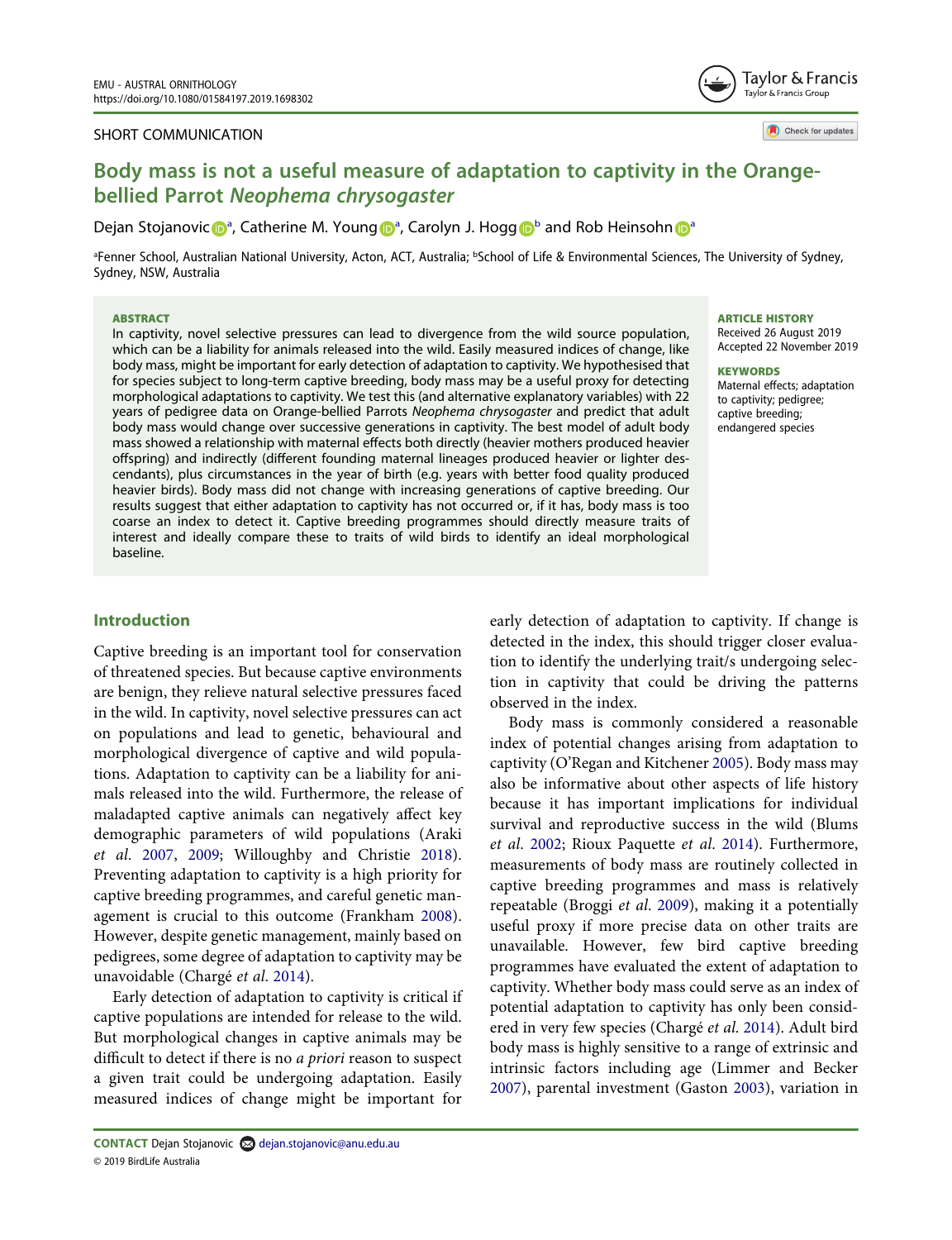<span id="page-1-5"></span><span id="page-1-3"></span><span id="page-1-2"></span>food quality during development (Hsu et al. [2017\)](#page-4-9) and reproductive (Golet and Irons [1999](#page-4-10)) and pathological status (Møller et al. [1998](#page-4-11); Norte et al. [2013;](#page-4-12) Newth et al. [2016](#page-4-13)). To disentangle the impacts of adaptation to captivity from other extrinsic and intrinsic factors, detailed data on individual traits are critical.

<span id="page-1-10"></span><span id="page-1-8"></span>We evaluate evidence for adaptation to captivity against other factors that could affect adult body mass of Orange-bellied Parrots Neophema chrysogaster. The species may be the rarest parrot in the world, and its migratory wild population declined to only two breeding females in 2016 (Stojanovic et al. [2018\)](#page-5-2). Bred in captivity since 1986 (Smales et al. [2000\)](#page-5-3), parrots have been released annually since 2013 to augment the surviving wild population (Troy and Kuechler [2018](#page-5-4)). Given the species has been captive-bred for several generations, it is possible that adaptations to captivity have occurred, which might disadvantage released animals. We use 22 years of data from the largest breeding facility of Orange-bellied Parrots to test the hypothesis that the species has morphologically adapted to captivity, using body mass as an index of change. We had no a priori reason to expect either an increase or a decrease in mass, since both directions of change have been recorded in other captive animals (O'Regan and Kitchener [2005](#page-4-4)), so we instead simply look for evidence of change. We compare alternative explanations of mass variation by testing eight intrinsic and extrinsic factors (including generations of captive breeding) to identify determinants of adult body mass. Based on evidence from other species, if our hypothesis is true, we predict that adaptation to captivity will result in a changing body mass with increasing number of generations of captive breeding.

# **Methods**

<span id="page-1-1"></span>We collated data on all individual Orange-bellied Parrots, both alive and dead, hatched at or held within the Taroona wildlife centre, Tasmania. This is the largest captive breeding facility for the species and is managed by the Tasmanian Government (Department of Environment, Land, Water and Planning [2016](#page-4-14)). At this facility, changes to animal husbandry practices are confounded with time because they are typically implemented simultaneously for the entire population, so we did not explicitly include aspects of management (e.g. diet) in our analysis.

We used body mass as an index because this data was (i) available for most individuals hatched in captivity, and (ii) we assumed this measure is more likely to be repeatable between observers. Other morphometric data (e.g. wing length or other measures of body size) were <span id="page-1-4"></span>not recorded for most captive-hatched parrots or were collected by multiple staff without quantifying observer error. Data were collated from records collected by keepers over the lifetimes of all individual birds, and we extracted (1) all records of individual body mass; (2) the mean mass of each individual's mother (dam) over her lifetime; (3) the maternal lineage (the identity of the founding wild-hatched dam in the maternal line); (4) the year of birth; (5) the number of offspring produced; (6) the number of generations in captivity; (7) number of maternal generations in captivity; and (8) sex. For variables six and seven, we used the species studbook software PMx (Lacy et al. [2012](#page-4-15)) to calculate values for each individual. We selected these variables because they were available for most individuals in the population, and we excluded individuals from analysis if any of these data were missing. We included the dam's lifetime mean mass to account for different investment in offspring by mothers of varying quality (i.e. non-heritable maternal effects). We included maternal lineage to account for heritable components of body mass and excluded individuals whose parentage was uncertain and those descended from founding mothers that produced fewer than five descendants. Year of birth was included as a proxy for factors that could influence environmental conditions experienced in early life that could result in carry-over effects (Burton and Metcalfe [2014\)](#page-4-16). For example, disease outbreaks in captivity occurred in 2016 (Raidal and Peters [2017;](#page-5-5) Stojanovic et al. [2018](#page-5-2)), and in 2017, the diet of the captive population was switched from seed to more nutritious pellets. These and other events experienced during the nestling period of captive Orange-bellied Parrots are confounded with year of birth, and thus, we consider this variable a coarse proxy for unmeasured impacts of stochastic events on the population. We excluded the wildhatched founders of the captive population from our analysis because it is unclear whether the morphological impacts of being hatched in the wild are equivalent to those of individuals that are hatched in captivity.

<span id="page-1-9"></span><span id="page-1-7"></span><span id="page-1-0"></span>We used mass as the response variable in a linear mixed model with a normal error distribution, and individual ID was included as a random term to account for repeated measurements from the same birds over their lives. We used stepwise backward selection from a saturated model to derive the most parsimonious model based on ΔAIC >2. Analyses were undertaken in R version 3.6 (R Development Core Team [2019\)](#page-5-6).

## <span id="page-1-6"></span>Results

We present data on 374 Orange-bellied Parrots (183 males, 178 females, and 13 unknown) hatched between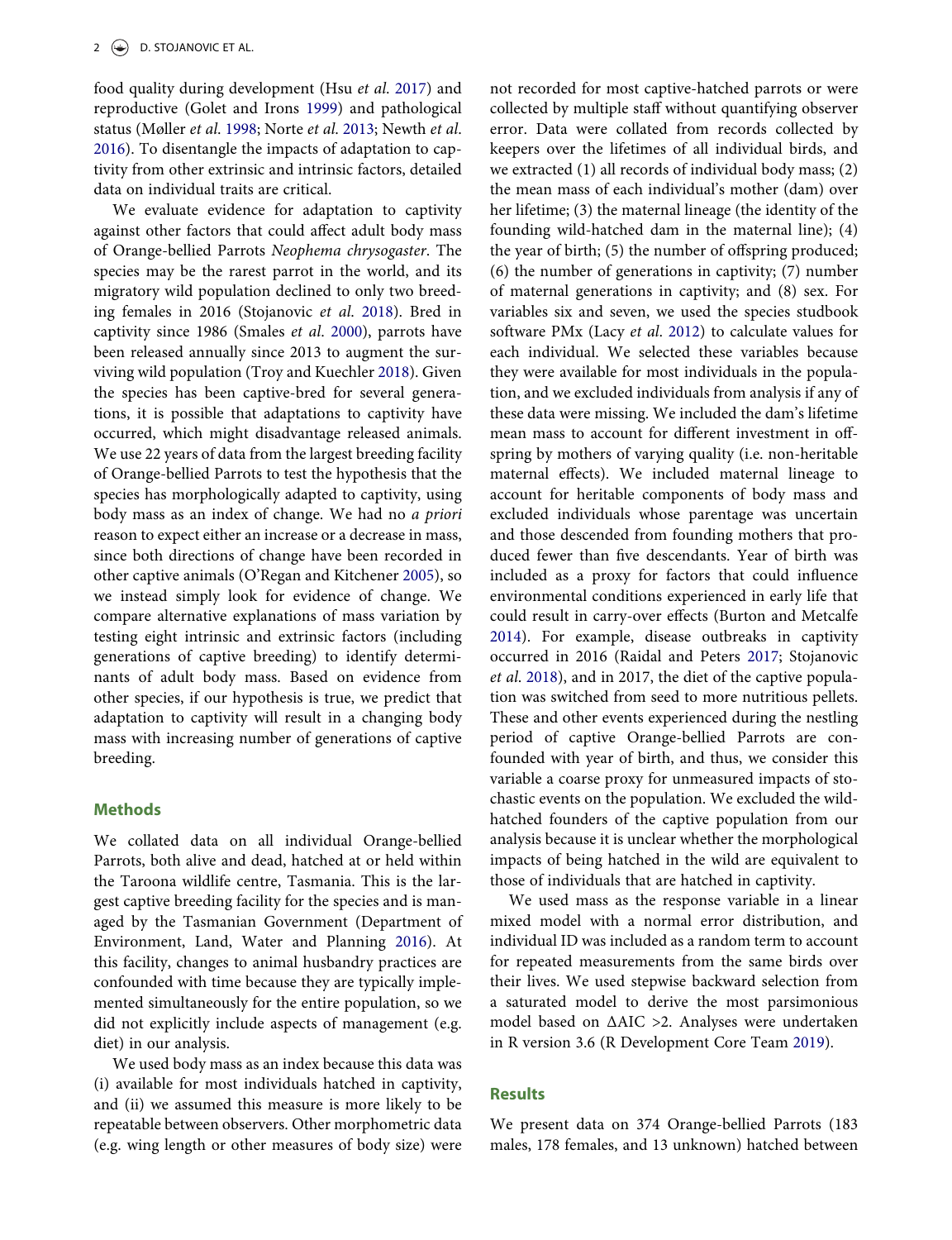<span id="page-2-0"></span>Table 1. Models of adult body mass of captive-bred Orangebellied Parrot ranked by AIC for comparison of each fixed effect against the preferred model (indicated by bold).

| <b>Fixed effects</b>                                    | df | <b>AIC</b> | <b>AAIC</b> |
|---------------------------------------------------------|----|------------|-------------|
| Founding dam $ID + year$ of birth<br>+ mean mass of dam | 22 | 22.766.58  | 0           |
| Year of birth                                           | 13 | 22,803.67  | 37.09       |
| Founding dam ID                                         | 11 | 22.819.95  | 53.37       |
| Mean mass of dam                                        | 4  | 22,837.7   | 71.12       |
| Null                                                    | 3  | 22,854.4   | 87.82       |
| Sex                                                     | 5  | 22,855.83  | 89.25       |
| Generations in captivity                                | 4  | 22,856.3   | 89.72       |
| Maternal generations in captivity                       | 4  | 22,859.23  | 92.65       |
| Number of offspring                                     | 4  | 228,60.51  | 93.93       |

1994 and 2018. The birds in our sample were the descendants of nine founding mothers and were produced by 94 individual dams. Only 156 birds in our sample bred, producing on average 6.5 fledglings each. There were 4753 records of body mass, and individuals were weighed on average 14 times (range: 1–109) over their lives.

We found no support for the hypothesis that body mass changed with increasing generations in captivity based on the model selection using AIC. We report the AIC values of all single-term models and the preferred model in [Table 1](#page-2-0) for comparison. The most parsimonious model of adult body mass in captive Orangebellied Parrots included additive effects of mean dam body mass, maternal lineage, and year of birth (model estimates and confidence intervals are presented in [Figure 1](#page-3-0)).

## **Discussion**

We found no support for our hypothesis that the body mass of Orange-bellied Parrots changed with increasing generations of captive breeding. If morphological adaptation to captivity has occurred in Orange-bellied Parrots, our results suggest that body mass performs poorly as an index for detecting potential changes. However, we did find relationships between body mass and the other variables we measured. Maternal effects and year of birth were the best predictors of adult body mass of captive-bred Orange-bellied Parrots in our sample. Maternal effects were both direct (heavier mothers produced heavier offspring) and indirect (different founding mothers produced heavier or lighter descendants) but were also influenced by circumstances in the year of birth. For example, Orange-bellied Parrots born in 2017 and 2018 were the heaviest individuals recorded in the study, and this corresponds to a change in diet to a higher quality extruded pellet diet in those years. Interestingly, in 2016, when a disease outbreak affected the captive population (Stojanovic et al. [2018](#page-5-2)), the mean adult body mass of birds hatched in that year (42.4 g) was not lower than the population mean for other years, but why this is so is unclear. These results are important because they suggest that despite the benign conditions in which the captive population is maintained (ad libitum food, protection from predators, prevention of migration), there are still intrinsic and extrinsic factors that affect body mass of adult parrots. Given the importance of adult body mass in fitness and reproductive success of wild birds (Cornioley et al. [2017\)](#page-4-17), understanding the factors that influence this trait in captivity may be particularly important if individuals are released to the wild. For example, if lower body mass predicts survival in the wild (Ronget et al. [2018\)](#page-5-7), individuals from lightweight maternal lineages or cohorts may be disadvantaged.

<span id="page-2-3"></span><span id="page-2-2"></span><span id="page-2-1"></span>Maladaptive morphological changes may result in failure to achieve conservation objectives (e.g. genetic rescue, sex ratio correction) if the survival of captive-bred animals is impaired. Minimising adaptation to captivity is critical if release is the intended purpose of the captive breeding programme. Since the commencement of the Orangebellied Parrot captive breeding programme, a mean kinship minimisation strategy has been implemented to maintain wild-sourced genetic diversity (Ballou et al. [2010](#page-4-18)) complemented with molecular techniques in more recent years (Hogg, C., unpublished data). These pedigree-based techniques minimise adaptation to captivity (Frankham [2008](#page-4-2)) so it is perhaps unsurprising that morphological changes would be difficult to detect using a coarse index like body mass. Although body mass has been used to detect adaptation to captivity in other species (O'Regan and Kitchener [2005](#page-4-4)), this application is less useful in Orange-bellied Parrots. Based on our results, either adaptation to captivity has not occurred or, if it has, body mass is too coarse an index to detect it. Future studies looking for evidence of adaptation to captivity should directly measure traits of interest. For example, (i) dietary differences could drive adaptation of bill shape and gut morphology, (ii) flight in aviaries may affect wing shape, (iii) social isolation may affect song learning, or (iv) floor design (e.g. suspended aviaries) may affect foot/leg morphology. However, these traits may poorly correlate with body mass and thus go undetected. We suggest that the ecology and behaviour of wild species be considered in the context of the captive environment so that traits that are potentially vulnerable to adaptation in captivity can be identified and monitored. Detailed morphological and behavioural data were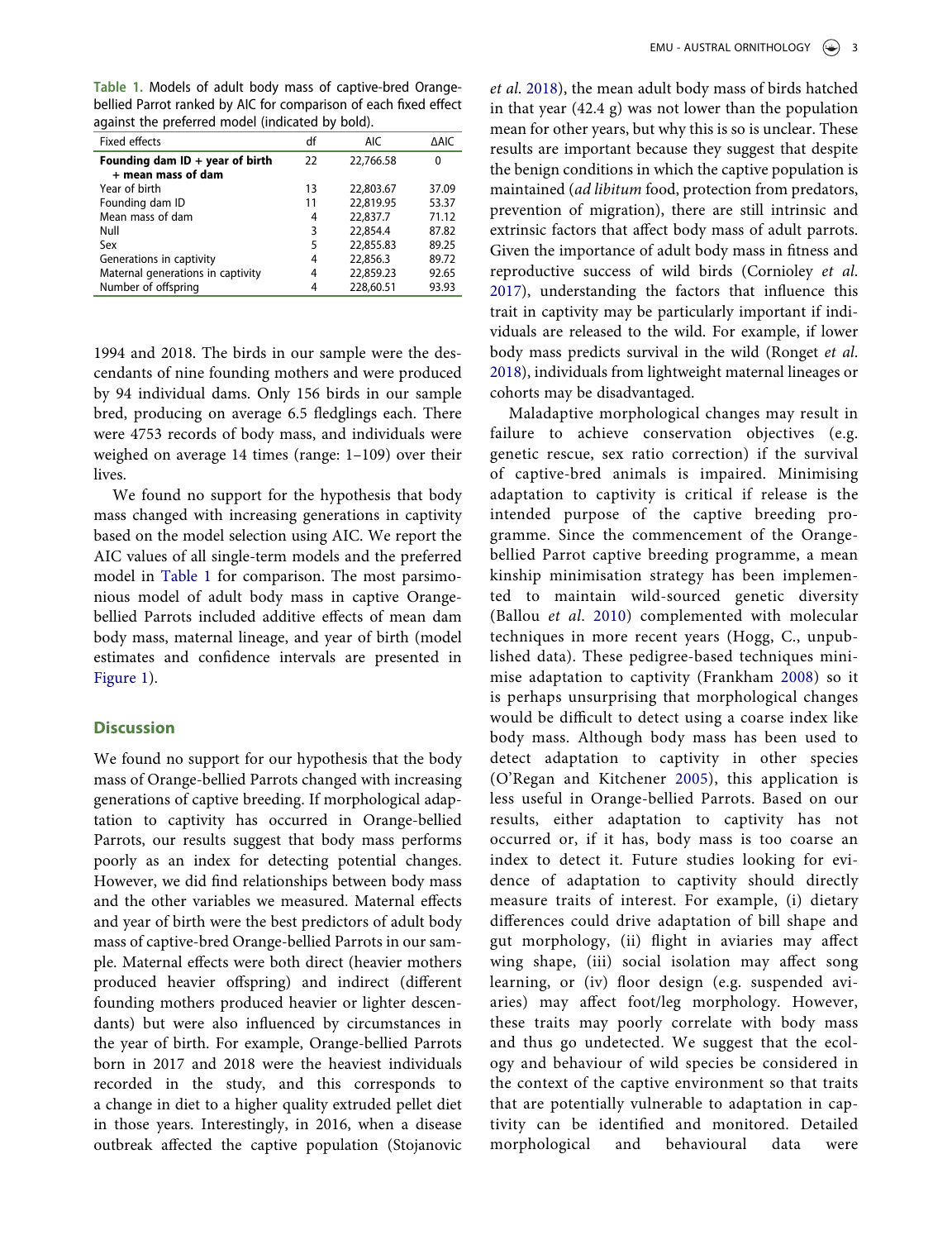<span id="page-3-0"></span>

Figure 1. Estimates from the most parsimonious model of adult body mass of captive-bred Orange-bellied Parrots. The figures show relationships between lifetime mean body mass estimates (± 95% confidence intervals) of individual birds and their (a) founding dam ID, (b) year of birth, and (c) lifetime mean body mass of their dam.

unavailable for most parrots in our study, and a substantial new effort to collect morphological data may be necessary to identify potential adaptations to captivity. Captive breeding programmes aimed at producing animals for release to the wild should aim to monitor adaptation to captivity. This could be achieved by establishing a database of repeated measures of multiple traits of interest, for both captive and wild individuals, to identify an ideal morphological baseline. Most captive breeding programmes involve different staff that handle and measure animals over the lifetime of the project. We stress the need to quantify observer error. By keeping a reference set of specimens to estimate measurement error among staff, recovery programmes could ensure that enough data suitable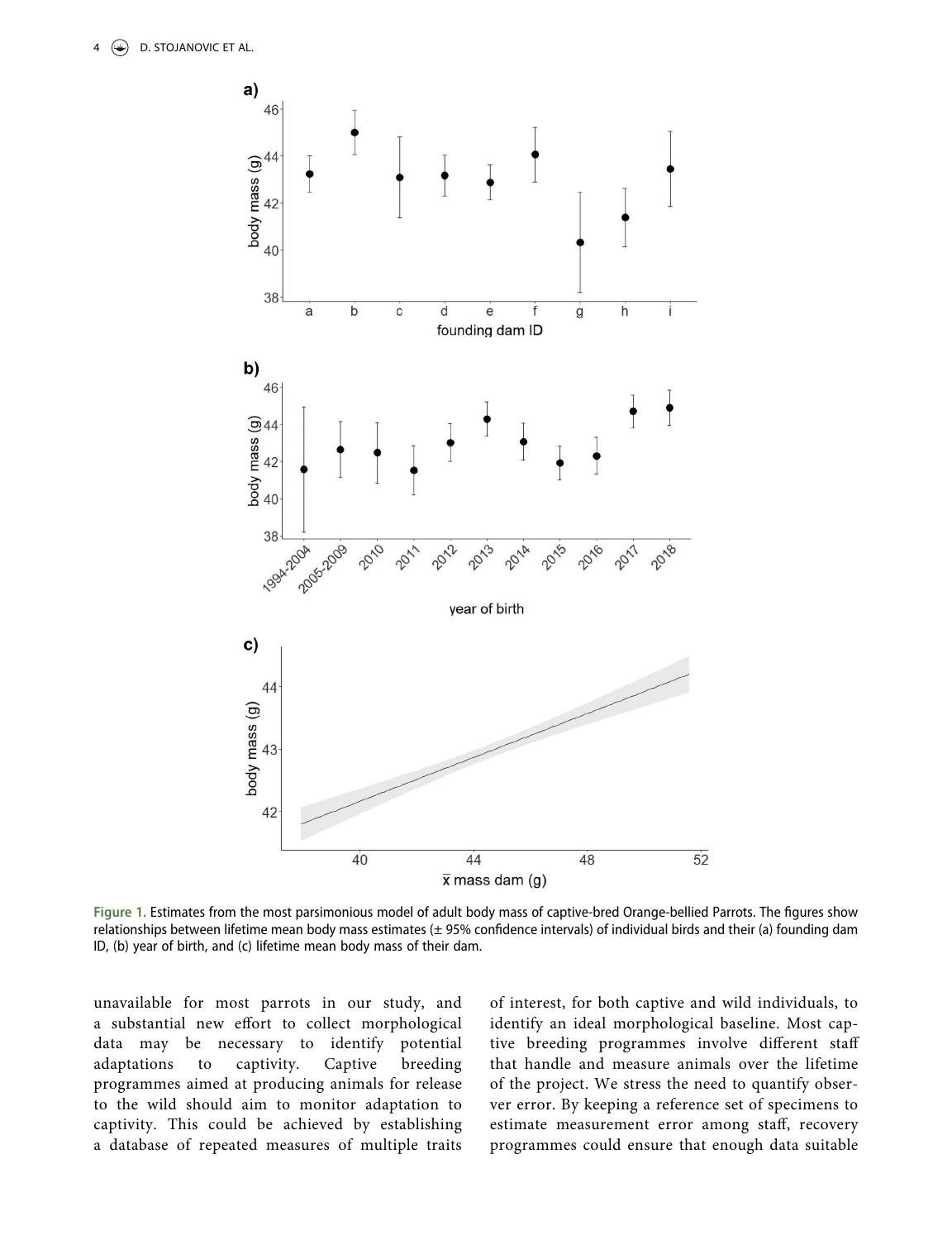for analysis might be available for future studies of morphological adaptation to captivity.

#### Acknowledgements

The authors thank the staff at the Taroona Wildlife Facility for collecting the data that made this tireless efforts for the parrots. The authors also thank Rachel Alderman, Fernanda Alves, Andrew Crane, and Annika Everaardt and the Tasmanian Government for access to data.

# Disclosure statement

No potential conflict of interest was reported by the authors.

# Funding

This project was funded by 1609 supporters of the crowdfunding campaign 'Operation OBP'; the Tasmanian Government Department of Primary Industries, Parks, Water and Environment; and the Australian Government's National Landcare Program and National Environmental Science Program.

## **ORCID**

Dejan Stojanovic Dhttp://orcid.org/0000-0002-1176-3244 Catherine M. Young **b** http://orcid.org/0000-0002-5983-1138

Carolyn J. Hogg **b** http://orcid.org/0000-0002-6328-398X Rob Heinsohn **b** http://orcid.org/0000-0002-2514-9448

## **References**

- <span id="page-4-0"></span>Araki, H., Cooper, B., and Blouin, M. S. ([2007\)](#page-0-1). Genetic effects of captive breeding cause a rapid, cumulative fitness decline in the wild. Science 318(5847), 100–103. doi:[10.1126/](https://doi.org/10.1126/science.1145621) [science.1145621](https://doi.org/10.1126/science.1145621)
- <span id="page-4-1"></span>Araki, H., Cooper, B., and Blouin, M. S. [\(2009\)](#page-0-1). Carry-over effect of captive breeding reduces reproductive fitness of wild-born descendants in the wild. Biology Letters 5(5), 621–624. doi:[10.1098/rsbl.2009.0315](https://doi.org/10.1098/rsbl.2009.0315)
- <span id="page-4-18"></span>Ballou, J. D., Lees, C. M., Faust, L. J., Long, S., Lynch, C., Bingaman-Lackey, L., and Foose, T. J. ([2010\)](#page-2-1). Demographic and genetic management of captive populations. In 'Wild Mammals in Captivity.' (Eds D. G. Kleiman, K. V. Thompson, and C. K. Baer.) pp. 291–252. (University of Chicago: Chicago, London.)
- <span id="page-4-5"></span>Blums, P., Clark, R. G., and Mednis, A. [\(2002\)](#page-0-2). Patterns of reproductive effort and success in birds: Path analyses of long-term data from European ducks. Journal of Animal Ecology 71(2), 280–295. doi:[10.1046/j.1365-](https://doi.org/10.1046/j.1365-2656.2002.00598.x) [2656.2002.00598.x](https://doi.org/10.1046/j.1365-2656.2002.00598.x)
- <span id="page-4-6"></span>Broggi, J., Hohtola, E., Koivula, K., Orell, M., and Nilsson, J.- Å. ([2009](#page-0-3)). Long-term repeatability of winter basal metabolic rate and mass in a wild passerine. Functional Ecology 23, 768–773. doi:[10.1111/j.1365-2435.2009.01561.x](https://doi.org/10.1111/j.1365-2435.2009.01561.x)
- <span id="page-4-16"></span>Burton, T., and Metcalfe, N. B. [\(2014\)](#page-1-0). Can environmental conditions experienced in early life influence future generations? Proceedings of the Royal Society B: Biological Sciences 281(1785), 20140311. doi:[10.1098/](https://doi.org/10.1098/rspb.2014.0311) [rspb.2014.0311](https://doi.org/10.1098/rspb.2014.0311)
- <span id="page-4-3"></span>Chargé, R., Sorci, G., Saint Jalme, M., Lesobre, L., Hingrat, Y., Lacroix, F., and Teplitsky, C. [\(2014](#page-0-4)). Does recognized genetic management in supportive breeding prevent genetic changes in life-history traits? Evolutionary Applications 7(5), 521–532. doi:[10.1111/eva.12150](https://doi.org/10.1111/eva.12150)
- <span id="page-4-17"></span>Cornioley, T., Jenouvrier, S., Börger, L., Weimerskirch, H., and Ozgul, A. [\(2017\)](#page-2-2). Fathers matter: Male body mass affects life-history traits in a size-dimorphic seabird. Proceedings of the Royal Society B: Biological Sciences 284 (1854), 20170397. doi:[10.1098/rspb.2017.0397](https://doi.org/10.1098/rspb.2017.0397)
- <span id="page-4-14"></span>Department of Environment, Land, Water and Planning. [\(2016](#page-1-1)). National recovery plan for the Orange-bellied Parrot Neophema chrysogaster. Canberra.
- <span id="page-4-2"></span>Frankham, R. ([2008](#page-0-5)). Genetic adaptation to captivity in species conservation programs. Molecular Ecology 17(1), 325–333. doi:[10.1111/mec.2008.17.issue-1](https://doi.org/10.1111/mec.2008.17.issue-1)
- <span id="page-4-8"></span>Gaston, A. J. [\(2003](#page-0-6)). Influence of chick mass and date at departure from the colony on adult characteristics in Ancient Murrelets (Synthliboramphus antiquus), a precocial seabird. Auk 120(3), 818–826. doi:[10.1642/](https://doi.org/10.1642/0004-8038(2003)120%5B0818:IOCMAD%5D2.0.CO;2) [0004-8038\(2003\)120\[0818:IOCMAD\]2.0.CO;2](https://doi.org/10.1642/0004-8038(2003)120%5B0818:IOCMAD%5D2.0.CO;2)
- <span id="page-4-10"></span>Golet, G. H., and Irons, D. B. [\(1999\)](#page-1-2). Raising young reduces body condition and fat stores in Black-legged Kittiwakes. Oecologia 120(4), 530–538. doi:[10.1007/s004420050887](https://doi.org/10.1007/s004420050887)
- <span id="page-4-9"></span>Hsu, B. Y., Dijkstra, C., and Groothuis, T. G. G. ([2017](#page-1-3)). Organizing effects of adverse early-life condition on body mass, compensatory growth and reproduction: Experimental studies in Rock Pigeons. Journal of Avian Biology 48(8), 1166–1176. doi:[10.1111/jav.01172](https://doi.org/10.1111/jav.01172)
- <span id="page-4-15"></span>Lacy, R. C., Ballou, J. D., and Pollak, J. P. [\(2012\)](#page-1-4). PMx: Software package for demographic and genetic analysis and management of pedigreed populations. Methods in Ecology and Evolution 3(2), 433–437. doi:[10.1111/j.2041-](https://doi.org/10.1111/j.2041-210X.2011.00148.x) [210X.2011.00148.x](https://doi.org/10.1111/j.2041-210X.2011.00148.x)
- <span id="page-4-7"></span>Limmer, B., and Becker, P. H. ([2007](#page-0-7)). The relative role of age and experience in determining variation in body mass during the early breeding career of the Common Tern (Sterna hirundo). Behavioral Ecology and Sociobiology 61 (12), 1885–1896. doi:[10.1007/s00265-007-0429-8](https://doi.org/10.1007/s00265-007-0429-8)
- <span id="page-4-11"></span>Møller, A. P., Christe, P., Erritzøe, J., and Mavarez, J. ([1998](#page-1-5)). Condition, disease and immune defence. Oikos 83(2), 301–306. doi:[10.2307/3546841](https://doi.org/10.2307/3546841)
- <span id="page-4-13"></span>Newth, J. L., Rees, E. C., Cromie, R. L., McDonald, R. A., Bearhop, S., Pain, D. J., Norton, G. J., et al. ([2016](#page-1-5)). Widespread exposure to lead affects the body condition of free-living Whooper Swans Cygnus cygnus wintering in Britain. Environmental Pollution 209, 60–67. doi:[10.1016/](https://doi.org/10.1016/j.envpol.2015.11.007) [j.envpol.2015.11.007](https://doi.org/10.1016/j.envpol.2015.11.007)
- <span id="page-4-12"></span>Norte, A. C., Lobato, D. N. C., Braga, E. M., Antonini, Y., Lacorte, G., Gonçalves, M., Lopes De Carvalho, I., et al. [\(2013](#page-1-5)). Do ticks and Borrelia burgdorferi s.l. constitute a burden to birds? Parasitology Research 112(5), 1903–1912. doi:[10.1007/s00436-013-3343-1](https://doi.org/10.1007/s00436-013-3343-1)
- <span id="page-4-4"></span>O'Regan, H. J., and Kitchener, A. C. ([2005\)](#page-0-8). The effects of captivity on the morphology of captive, domesticated and feral mammals. Mammal Review 35(3–4), 215–230. doi:[10.1111/mam.2005.35.issue-3-4](https://doi.org/10.1111/mam.2005.35.issue-3-4)